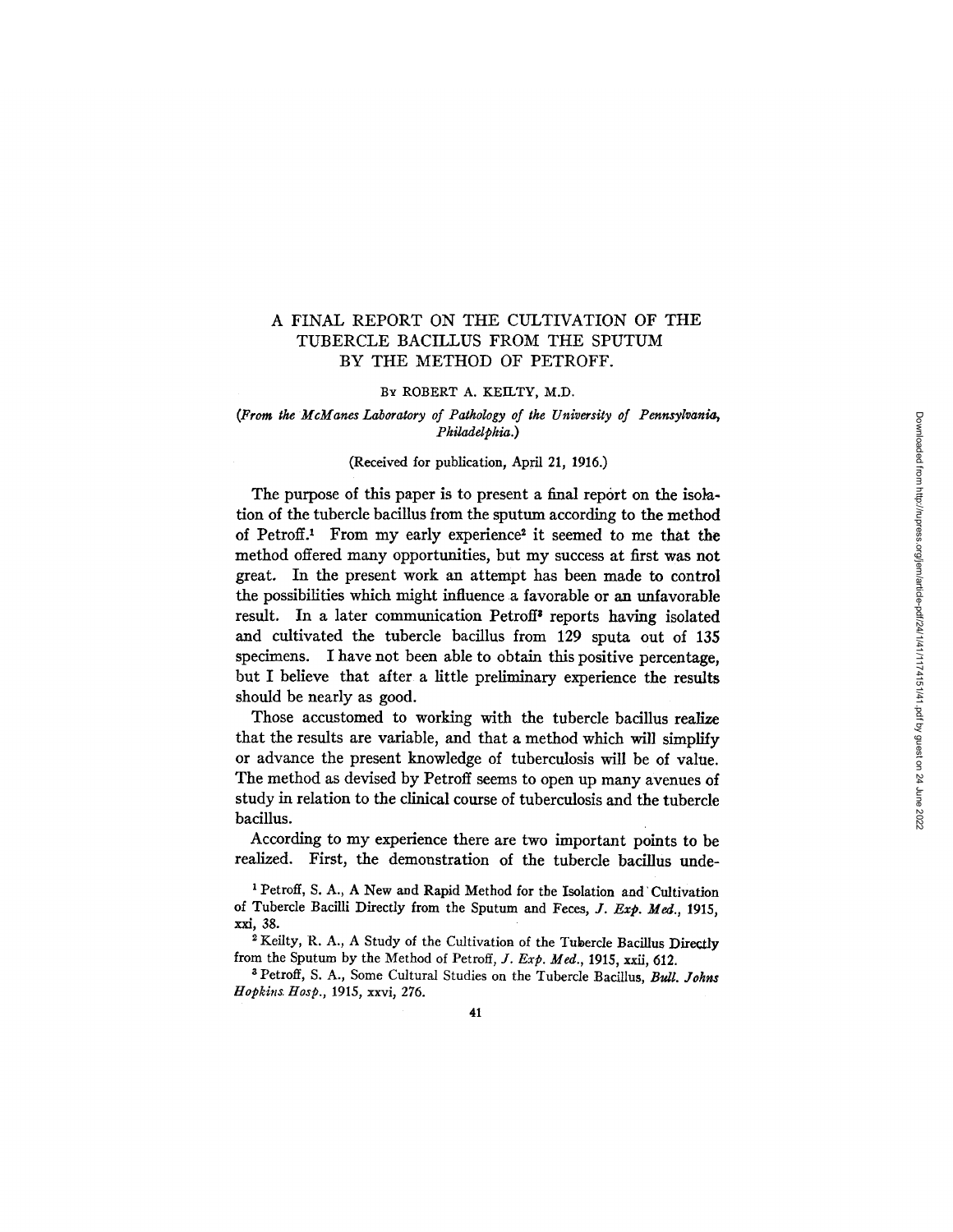monstrable in sputum by other means. By microscopic examination of the cultures this is possible even though they become contaminated later by a diffuse growth of organisms. Second, the isolation of the tubercle bacillus and its study in pure culture.

The method of Petroff briefly is as follows: About 5 cc. of fresh sputum in a sterile bottle are mixed with sterile 3 per cent sodium hydroxide solution and incubated at 37C. for 30 minutes. This should be frequently shaken and the mucin thoroughly broken up. A longer period in the incubator may be necessary for this. Place a piece of sterile litmus paper in the bottle and neutralize with sterile normal hydrochloric acid, centrifugalize at high speed for 10 minutes, and plant the sediment on three tubes of the gentian violet egg veal medium. Incubate as nearly as possible between  $38^{\circ}$  and  $39^{\circ}$ C. Variations in temperature will retard the growth decidedly.

*Preparation of the Medium.-Many* different modifications of egg media have been tried in the laboratory, and I find that where the whole egg is used there is not much difference. Possibly where starch is added the luxuriance of the growth is increased. From this I have lately used the medium of Petroff exclusively with some modification in the sterilization.

*Meat.-500* gm. of fresh lean veal are finely ground up and infused cold over night in 500 cc. of a 15 per cent solution of glycerin in water. Squeeze out either by press or by twisting in gauze, and filter.

*Eggs.-Break* one dozen eggs into a large vessel and beat thoroughly. Filter through gauze. Add one part by volume of meat juice to two parts of egg.

*Gentian Violet.-Add* sufficient 1 per cent alcoholic solution of gentian violet to make a dilution of 1: 10,000 to one-half of the medium and tube. Tube the other half without the gentian violet.

*Sterilization.-Petroff* advised the sterilization of all vessels, presses, and eggs before breaking, as recommended for Dorcet's medium. It was found difficult to prevent breaks in technique, and later experience proved that absolute sterility is unnecessary.

Make up the medium in the morning after the infusion of the veal over night. Tube from 3 to 5 cc. and pack in the inspissator at about 1 p.m. Bring the temperature up to 95C. as quickly as possible, avoiding bubbles, and keep it at this point for 1 hour. Temperatures over 100°C. will spoil the medium. Repeat the process in the inspissator at 95C. on 2 successive days. In the early work there was considerable trouble with contamination of the medium, but with the technique carefully watched these troubles have been entirely eliminated. This should give about 125 tubes, one-half with and one-half without gentian violet. Considerable water of condensation will result. This is allowed to evaporate for a few days without dryness and the tubes are sealed as follows:

Paraffin Mixture.—Seven parts of paraffin at 55°C., one part of yellow bee's wax, and one part of petrolatum. Heat over the Bunsen as hot as possible with-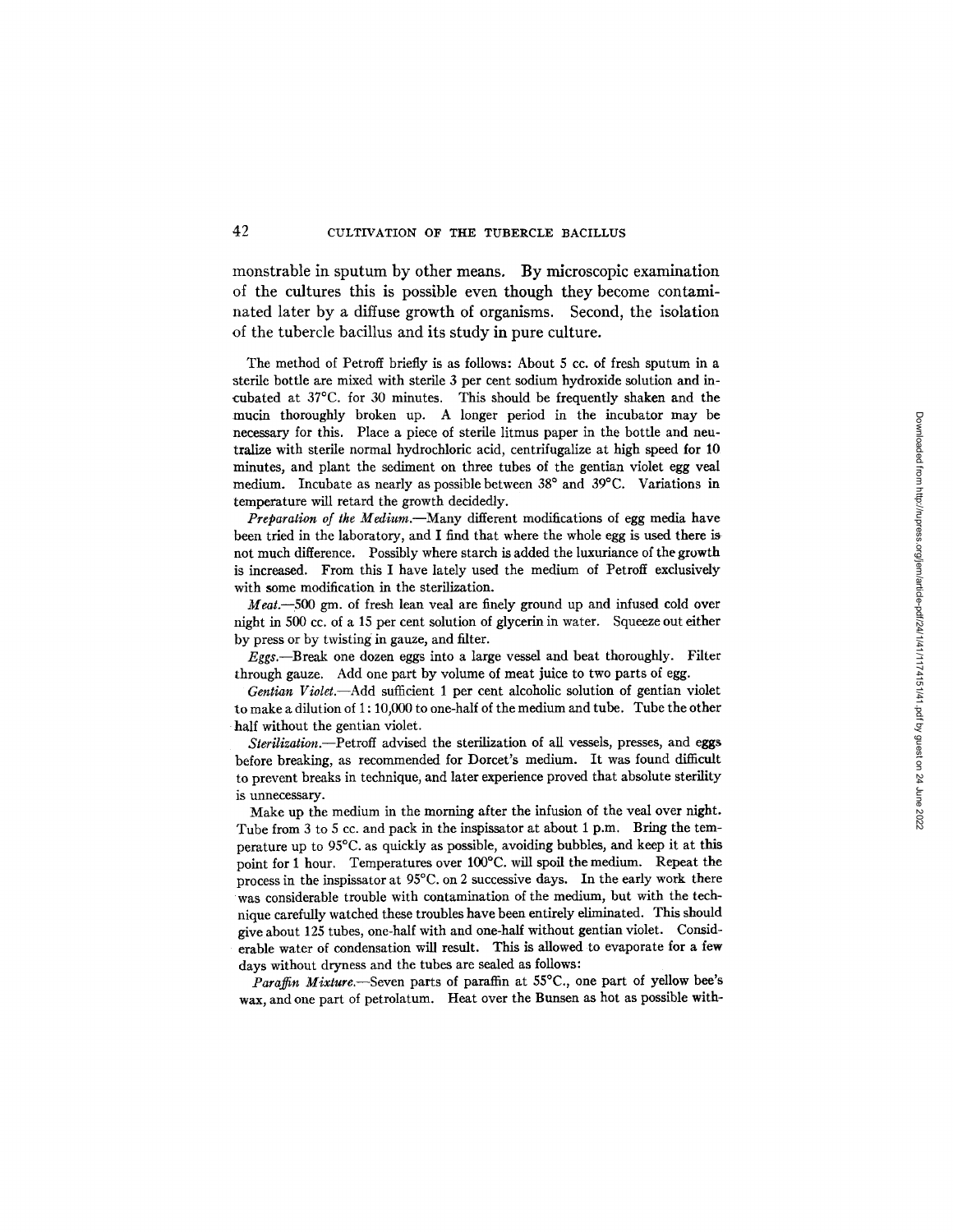#### ROBERT A. KEILTY

out combustion. Flame the top of the tube and cotton plug, remove the latter with sterile forceps and flame it. Immerse while burning into the hot paraffin mixture and plug, allowing the excess to drain back into the mixture. Heat the paraffin after every dozen tubes. We have never had an infection by using this method. When the tubes are in use heat before and after removing the plug. In this way tubes may be kept for as long as 8 months and frequently opened without much drying of the medium or contamination. I have had an opportunity of observing cultures obtained from many different laboratories, and find that the technique of sealing varies considerably and in some cases at least is impracticable for frequent use of the tube. For this reason and because drying was one of my earliest difficulties the method has been included in some detail.

*Results.--Twenty-eight* consecutive specimens were studied, most of which were kindly furnished by Dr. Baldwin Leuke, from the wards of the Philadelphia General Hospital. These were not selected in any way. They were collected during the night in sterile bottles and started the next day. The fact that they were not absolutely fresh has no doubt influenced the result somewhat. Fresh sputum as suggested by Petroff is important. In 2 of the 28 cases the tubes were broken and lost in the centrifuge and 1 was too old so that 25 cases were finally studied. Of the 25 cases, 23 were said to be advanced, 1 case, a student, undoubtedly negative, and 1 case suspected but probably negative. On examination by smear, 18 cases were positive and 7 negative for tubercle bacilli after 5 minutes' examination. Of the 18 positive cases, 12 showed cultural evidences of growth, and of the 7 negative cases, 1 showed growth. Of the 12 positive cases, 4 were obtained in pure culture and 8 showed microscopic evidence of growth; that is, colonies were too minute to be made out grossly or were overgrown by contamination, but upon microscopic examination showed groupings in numbers sufficient to exclude any doubt that they were carried over from the sputum originally. Where any doubt existed they were classed as negative. Of the 4 pure cultures, 2 averaged 10 to 14 organisms to a field upon the original sputum examination. 2 showed 1 to several fields. Of the 18 positive sputa, only 4 had many organisms to a field and 2 of these gave pure cultures, while 1 had microscopic evidence in culture and 1 had to be incubated 24 hours because of a thick ropy sputum. Of the 4 pure cultures, 1 case showed 2 contaminations out of 4 tubes inoculated. The other 3 cases grew with-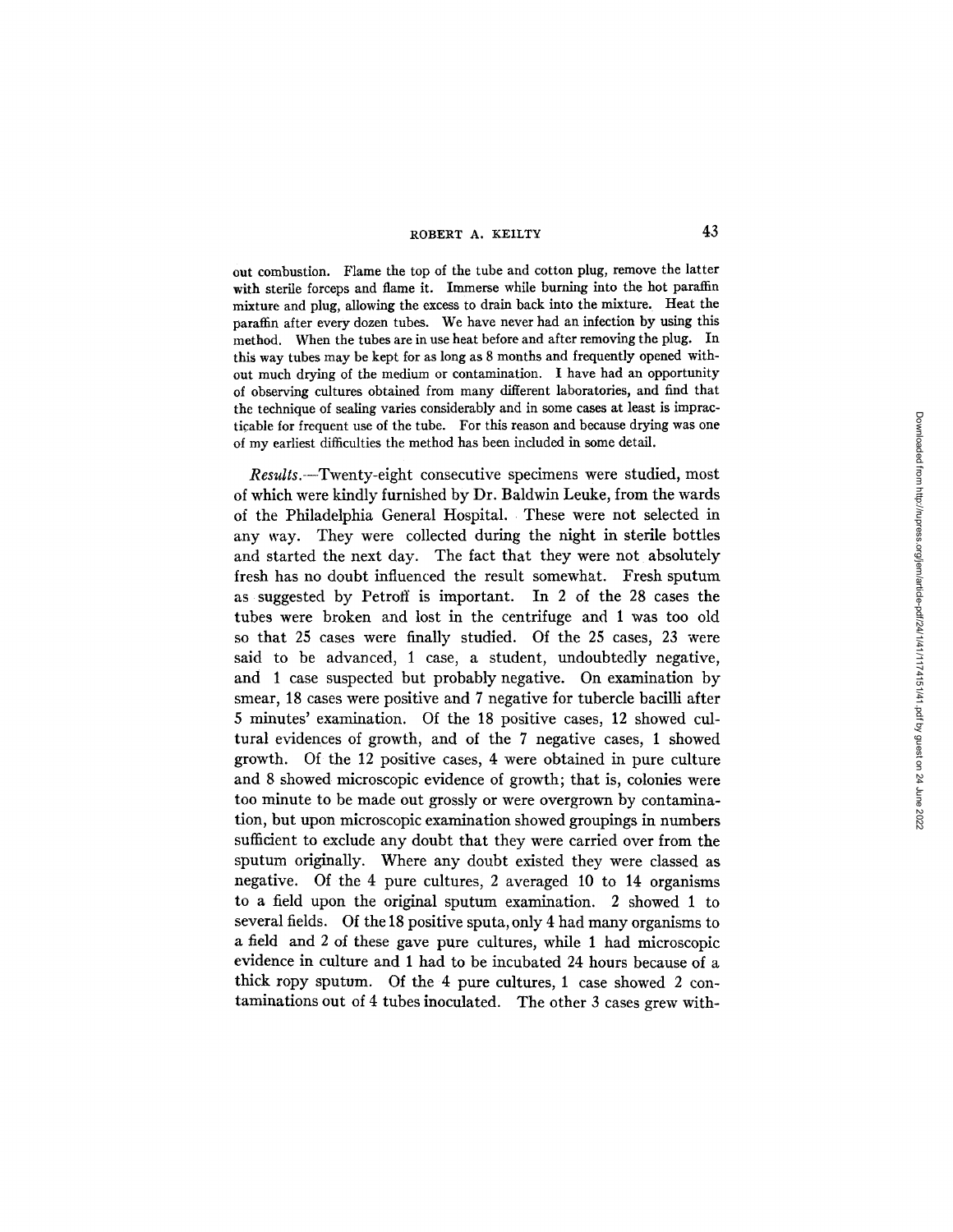out contamination. Case 20, a negative case, was several days old when the specimen was received. 3 cases showed early microscopic evidence of growth, 1 on the 3rd day and 2 on the 4th day. This number probably would have been increased if the tubes had been examined more frequently. The first appearance of gross growth averaged 14 to 21 days. This result was dependent upon opportunities for observation and in some cases the time may be shorter. In transplants from young cultures I have frequently observed growth in 3 or 4 days and good heavy growth in 10 days on the plain egg medium.

The colonies first visible under a magnifying glass are pin-point. They dot up like minute mushrooms, tending to heap up; if scattered they will grow with umbilicated centers. They spread over one another with a typical dry hilly pattern if close together. When pure growth is first determined they should be immediately transferred to plain egg medium upon which they grow luxuriantly. They often fill the entire surface of the medium at the end of a month when they should again be transplanted. There seems to be a great variation in the rapidity of growth of different cultures. This depends upon the culture, the medium, and the incubation. The medium must be made and sterilized correctly. One batch, upon which no growth took place, was ruined by oversterilization. This is, however, an old experience with egg media. The moisture in the tube has a great deal to do with growth. The cultures will not thrive with visible water of condensation; on the other hand, they will not grow on a dry glazed surface. Finally there are unexplainable reasons for failures to grow. One series, No. 380, a subculture, was planted on ten tubes of plain egg on Jan. 23, 1916. The following note was made on Feb. 22: five tubes grew profusely, three scantily, and two were negative. All were subjected to the same conditions. For this work, therefore, it is advisable to use at least three tubes.

*Contamination.-In* the original planting three tubes of gentian violet medium were used. Where contaminations occurred they showed up, as a rule, at the end of 24 hours as small colonies, as diffuse, moist, smeary growths, or as localized colonies. In the majority of cases this contamination seemed to be held in check thereafter by the gentian violet; while in others the organisms continued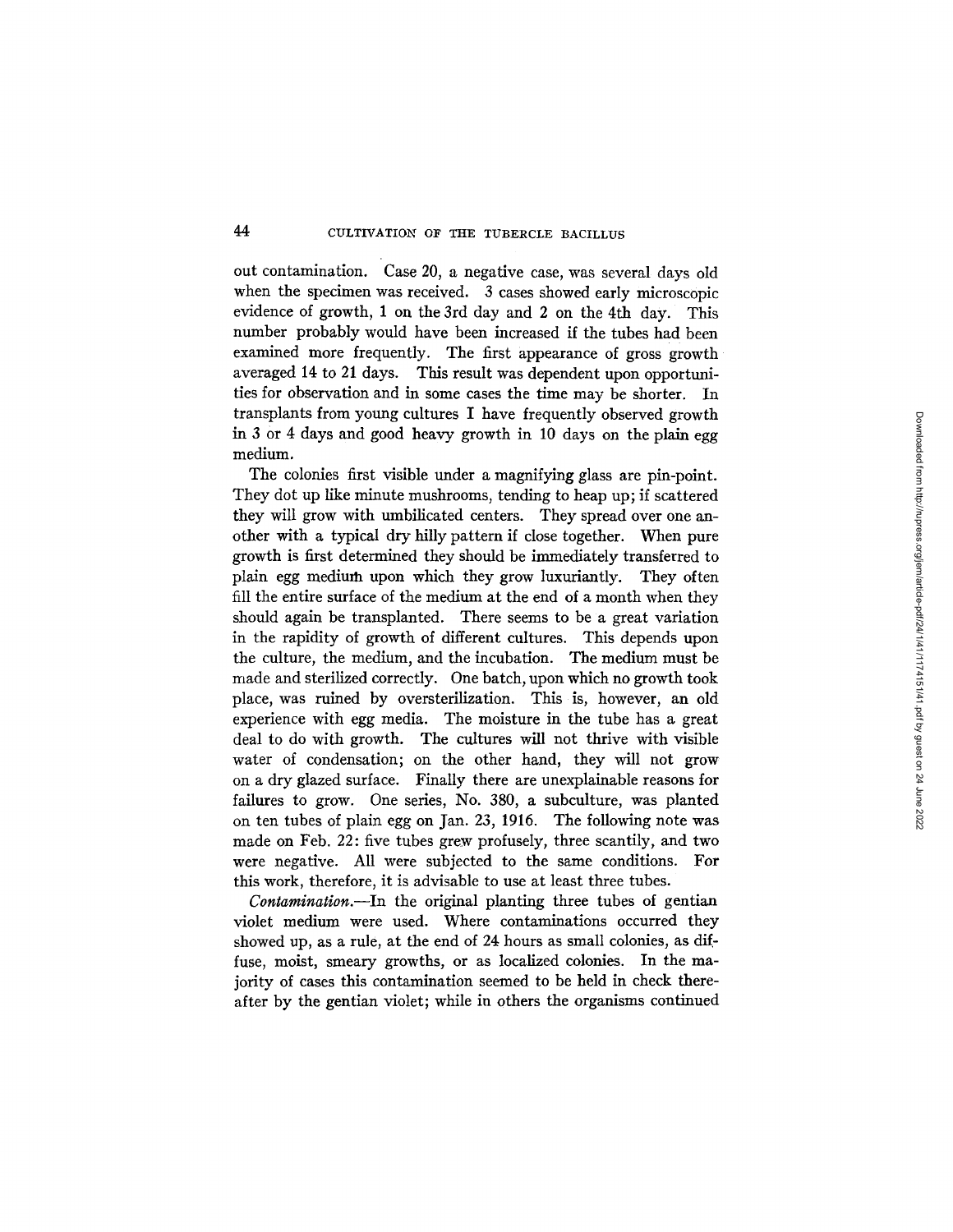to grow, and in a few instances completely liquefied the medium. The contaminated cultures should be watched carefully and where growth is checked it may be possible to pick out a single colony of tubercle bacilli, transplant it, and thus obtain a pure culture. Where this is not possible, at least evidence of microscopical growth may be obtained.

## *Brief History of the Pure Cultures.*

*No. 326.-Dec.* 20, 1915. Sputum incubated for 20 minutes; neutral in reaction; centrifugalized for 20 minutes at high speed.

Dec. 22. Two tubes are contaminated and discarded.

Dec. 23. A third tube shows microscopic growth with small white colonies contaminating, a large coccus. A small bit of uncontaminated material transferred to a plain egg tube No. 326 C.

Jan. 23, 1916. No. 326 C has a scattered growth in raised, dry colonies.

Feb. 5. A profuse dry growth of acid-fast bacilli. Transplanted.

Mar. 15. Culture growing profusely.

*No. 328.-Dec.* 20, 1915. Sputum incubated for 20 minutes; neutral in reaction; centrifugalized for 20 minutes.

Dec. 22. No growth.

Jan. 4, 1916. Shows the first evidence of growth, one small colony of pure acid-fast bacilli. Transferred to three tubes of plain egg medium, Nos. 328 A, B, and C.

Jan. 23. No. 328 C is growing well as multiple, whitish colonies tending to spread. Original tube did not continue to grow.

Mar. 15. Culture continues to grow after transplanting.

*No. 364.-Jan.* 6, 1916. Sputum incubated for 6 hours; slightly acid in reaction; centrifugalized 30 minutes at high speed.

Feb. 9. Two or three minute colonies the color of the medium; acid-fast bacilli in pure culture. Transplanted to plain egg medium, Nos. 364 A, B, and C.

Mar. 1. Has grown into dry, raised, granular colonies not tending to spread but to heap up.

*No. 365.-Jan.* 6, 1916. Sputum incubated 6 hours; slightly acid in reaction; centrifugalized for 30 minutes.

Feb. 9. Small raised colonies the color of the medium. Transplanted to plain egg medium, Nos. 365 A, B, and C.

Mar. 1. Original gentian violet tube and No. 365 C growing profusely. Nos. 365 A and B did not grow.

*Swabs.-In* twelve cases, Nos. 1 to 9 and 13 to 15 inclusive, sterile cotton swabs were thoroughly rubbed over the tonsils, fauces, tongue, and gums. The swabs were replaced in tubes and the latter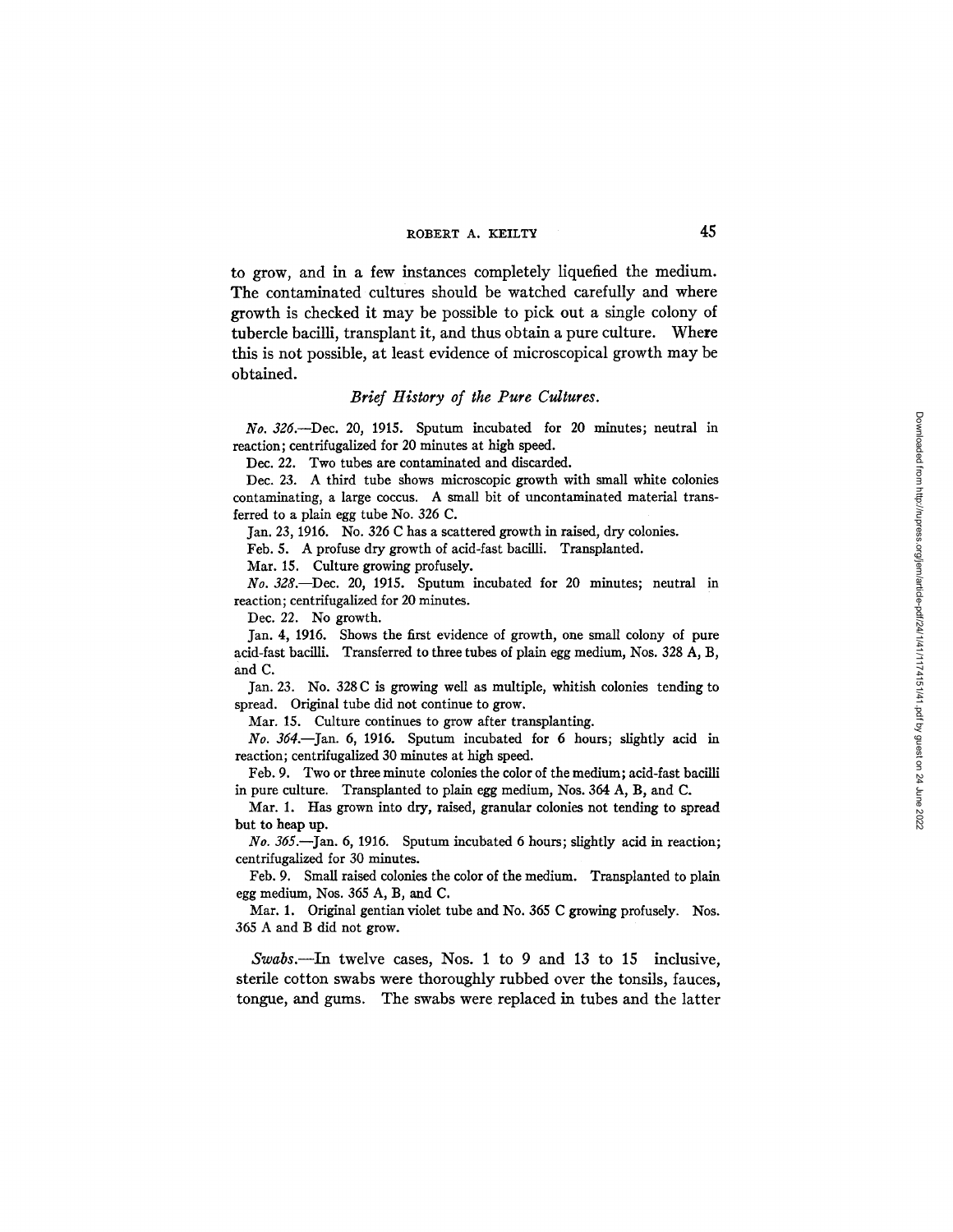filled with 3 per cent sodium hydroxide. They were then incubated for 30 minutes. The sodium hydroxide was poured off except enough to cover the cotton swab. This was neutralized and the fluid centrifugalized. Both the sediment and the cotton removed from the applicator were planted on gentian violet egg tubes. The purpose in this portion of the work, the report of which is merely preliminary, is to obtain a method for the demonstration of the tubercle bacillus where sputum is not obtainable; for example, in children and in the insane.

In one instance, No. 371 from Case 14, the preliminary smear being negative, a pure culture was obtained. The history of this culture is as follows: The swab was obtained on Jan. 8, 1916; the smear from this was negative. On Jan. 17, one minute colony with pure acid-fast bacilli was present. It was transplanted to plain egg medium No. 371 X. On Mar. 15, No. 371 X has a good profuse growth of acid-fast bacilli in pure culture. The specimen of sputum from this case showed microscopic evidence of growth in 72 hours, but pure culture was not obtained owing to contamination.

This is a preliminary report as regards the swab, but it has possibilities with improved technique which will be reported on later. It may therefore be concluded that it is possible to isolate the tubercle bacillus in pure culture by Petroff's method from a swab of the throat and mouth.

As a control on the sputum work Dr. J. D. Paul of the resident staff of the Episcopal Hospital of Philadelphia examined some sputa in the laboratory of that Hospital. He selected ten cases from the dispensary service and I am indebted to him and to the Director of the Laboratory, Dr. C. Y. White, for the following report. The work was carried on entirely independently of me. From the ten cases four cases in pure culture were recovered. This gives a higher percentage of positive cases than my own work. In addition he recovered a pure culture by applying the technique to a specimen of pus from a tuberculous knee.

The method has not been studied in regard to feces, and the results with tissue have been negative as far as obtaining growth is concerned. In regard to tissue, small pieces are completely digested in the sodium hydroxide after incubation for 24 hours. From the sediment after centrifugalization the tubercle bacillus can be demonstrated

46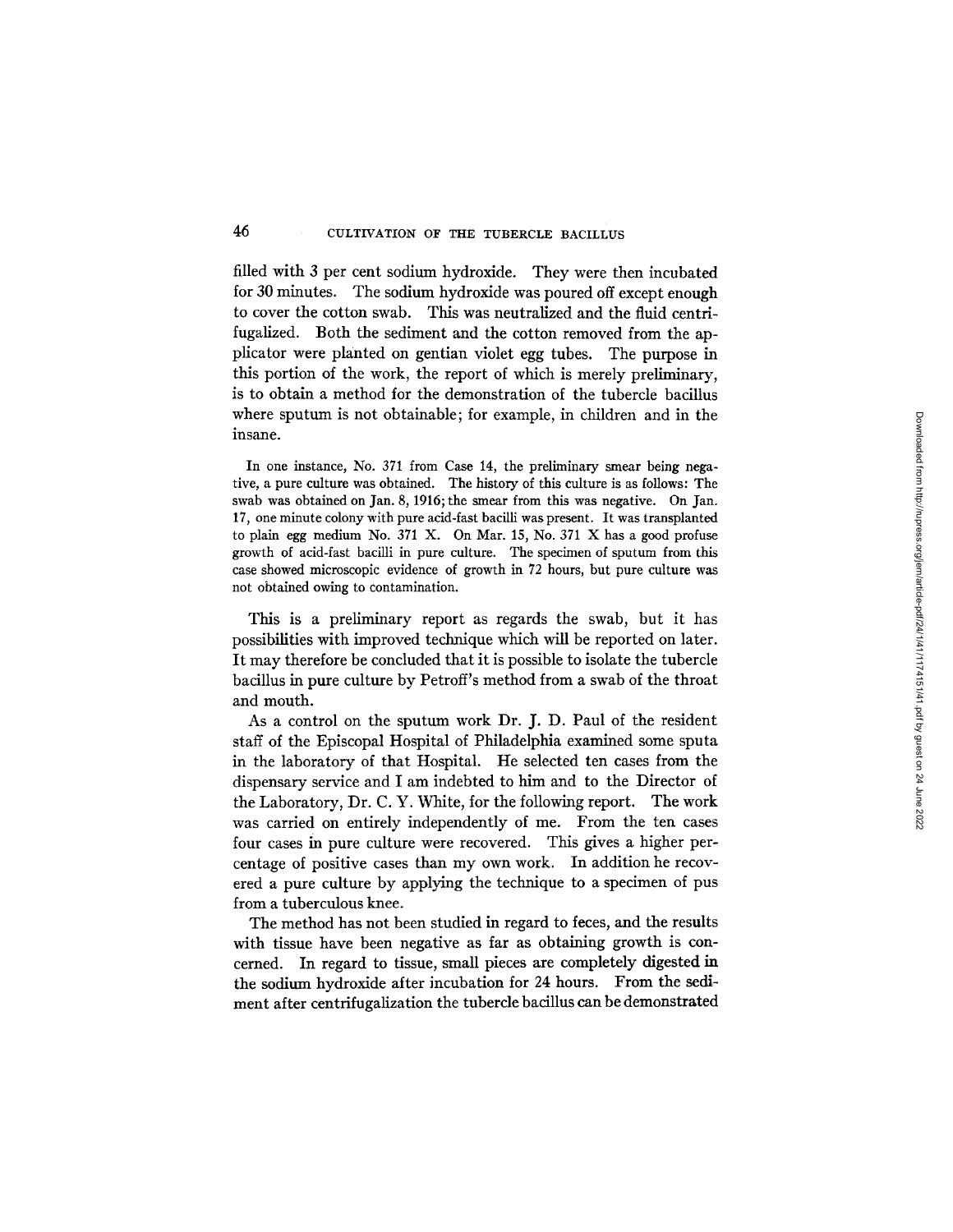# ROBERT A. KEILTY 47

even when it is impossible or requires considerable time to demonstrate it in a section. From this result a 3 per cent sodium hydroxide solution is as good as antiformin for this purpose.

|                     | TABLE I. |  |
|---------------------|----------|--|
| Summary of Results. |          |  |

| Contamina-<br>tions in 24 hrs.<br>plant-<br>Contamina-<br>tions in 1 wk.<br>No.<br>Organisms<br>First<br>No. of<br>Type of<br>Type of<br>of speci-<br>Date.<br>Result.<br>per field.<br>culture.<br>case.<br>Smear.<br>growth.<br>result.<br>Tubes<br>cd.<br>men.<br>1915<br>1916<br>1<br>326<br>Adv.*<br>Dec. 20<br>14<br>$\boldsymbol{2}$<br>4<br>23<br>Pure.<br>┿<br>0<br>Jan.<br>⊕<br>œ<br>$\overline{\mathbf{c}}$<br>46<br>327<br>20<br>3<br>$\bf{0}$<br>$\bf{0}$<br>$\bf{0}$<br>-<br>3<br>$\epsilon$<br>44<br>66<br>328<br>20<br>3<br>ш<br>10<br>0<br>$\bf{0}$<br>$\mathrm{+}$<br>4<br>Φ<br>1915<br>$\epsilon$<br>$\epsilon$<br>$\overline{\mathbf{4}}$<br>336<br>22<br>3<br>Micro.<br>1<br>0<br>Dec. 26<br>┿<br>Occ.<br>┾<br>5<br>$\epsilon$<br>$\epsilon$<br>337<br>$\epsilon$<br>"<br>22<br>3<br>$\epsilon$<br>26<br>$\mathrm{+}$<br>1<br>0<br>$\ddag$<br>$\epsilon$<br>"<br>"<br>3<br>6<br>338<br>22<br>3<br>$^{+}$<br>$\bf{0}$<br>1916<br>$\overline{7}$<br>355<br>Jan.<br>4<br>8<br>4<br>356<br>4<br>9<br>$\epsilon$<br>357<br>$\epsilon$<br>4<br>$\bf{0}$<br>3<br>1<br>$\bf{0}$<br>1916<br>16<br>10<br>"<br>"<br>363<br>6<br>3<br>3<br>8<br>0<br>Feb.<br>$\div$<br>Occ.<br>╇<br>11<br>364<br>$\epsilon$<br>$\epsilon$<br>6<br>3<br>"<br>8<br>$\bm{+}$<br>$\boldsymbol{0}$<br>$\bf{0}$<br>1<br>Pure.<br>⊕<br>12<br>365<br>$\epsilon$<br>65<br>u<br>3<br>6<br>$\ddot{}$<br>$\epsilon$<br>8<br>0<br>$\bf{0}$<br>Occ.<br>$\oplus$<br>13<br>367<br>44<br>"<br>$\epsilon$<br>3<br>8<br>$\overline{+}$<br>$\epsilon$<br>$\boldsymbol{Q}$<br>$\bf{0}$<br>$\bf{0}$<br>Micro.<br>$\bm{+}$<br>14<br>$\epsilon$<br>$\epsilon$<br>368<br>u<br>4<br>8<br>3<br>$+$<br>2<br>$\ddot{}$<br>$\bf{0}$<br>11<br>Jan.<br>15<br>369<br>66<br>u<br>8<br>3<br>3<br>1<br>0<br>16<br>375<br>66<br>16<br>5<br>$\bf{0}$<br>3<br>3<br>0<br>17<br>376<br>u<br>17<br>18<br>377<br>$\epsilon$<br>17<br>Adv.<br>15<br>3<br>$\bf{0}$<br>0<br>$\bm{+}$<br>19<br>378<br>ćς<br>"<br>17<br>15<br>3<br>3<br>u<br>$+$<br>$\bf{0}$<br>Feb. 16<br>┿<br>20<br>401<br>Ş<br>5<br>5<br>23<br>$\bf{0}$<br>Feb.<br>$\bf{0}$<br>21<br>412<br>46<br>27<br>Adv.<br>3<br>$\mathbf{1}$<br>3<br>┿<br>Occ.<br>22<br>$\epsilon$<br>4<br>413<br>27<br>3<br>3<br>0<br>$\bf{0}$<br>23<br>"<br>"<br>414<br>27<br>u<br>$\bf{0}$<br>3<br>$\bf{0}$<br>0<br>Mar. 23<br>$\mathrm{+}$<br>24<br>46<br>415<br>27<br>66<br>u<br>3<br>"<br>23<br>$\hspace{0.1mm} +$<br>0<br>$\bf{0}$<br>Occ.<br>$\bm{+}$<br>25<br>426<br>"<br>"<br>Mar.<br>3<br>$\ddag$<br>3<br>$\bf{0}$<br>0<br>26<br>427<br>44<br>3<br>$\epsilon$<br>"<br>3<br>$\overline{2}$<br>$\epsilon$<br>23<br>Ö<br>$^{+}$<br>4<br>$\,+\,$<br>27<br>428<br>$\epsilon$<br>3<br>$\epsilon$<br>3<br>4<br>$\bm{+}$<br>$\bf{0}$<br>0<br>28<br>$\epsilon$<br>431<br>"<br>4<br>3<br>0<br>$\hspace{0.1mm} +\hspace{0.1mm}$<br>0<br>Occ. |  |  |  |  |  |  |
|-------------------------------------------------------------------------------------------------------------------------------------------------------------------------------------------------------------------------------------------------------------------------------------------------------------------------------------------------------------------------------------------------------------------------------------------------------------------------------------------------------------------------------------------------------------------------------------------------------------------------------------------------------------------------------------------------------------------------------------------------------------------------------------------------------------------------------------------------------------------------------------------------------------------------------------------------------------------------------------------------------------------------------------------------------------------------------------------------------------------------------------------------------------------------------------------------------------------------------------------------------------------------------------------------------------------------------------------------------------------------------------------------------------------------------------------------------------------------------------------------------------------------------------------------------------------------------------------------------------------------------------------------------------------------------------------------------------------------------------------------------------------------------------------------------------------------------------------------------------------------------------------------------------------------------------------------------------------------------------------------------------------------------------------------------------------------------------------------------------------------------------------------------------------------------------------------------------------------------------------------------------------------------------------------------------------------------------------------------------------------------------------------------------------------------------------------------------------------------------------------------------------------------------------------------------------------------------------------------------------------------------------------------------------------------------------------------------------------------------------------------------------------------------------------------------------------------|--|--|--|--|--|--|
|                                                                                                                                                                                                                                                                                                                                                                                                                                                                                                                                                                                                                                                                                                                                                                                                                                                                                                                                                                                                                                                                                                                                                                                                                                                                                                                                                                                                                                                                                                                                                                                                                                                                                                                                                                                                                                                                                                                                                                                                                                                                                                                                                                                                                                                                                                                                                                                                                                                                                                                                                                                                                                                                                                                                                                                                                               |  |  |  |  |  |  |
|                                                                                                                                                                                                                                                                                                                                                                                                                                                                                                                                                                                                                                                                                                                                                                                                                                                                                                                                                                                                                                                                                                                                                                                                                                                                                                                                                                                                                                                                                                                                                                                                                                                                                                                                                                                                                                                                                                                                                                                                                                                                                                                                                                                                                                                                                                                                                                                                                                                                                                                                                                                                                                                                                                                                                                                                                               |  |  |  |  |  |  |
|                                                                                                                                                                                                                                                                                                                                                                                                                                                                                                                                                                                                                                                                                                                                                                                                                                                                                                                                                                                                                                                                                                                                                                                                                                                                                                                                                                                                                                                                                                                                                                                                                                                                                                                                                                                                                                                                                                                                                                                                                                                                                                                                                                                                                                                                                                                                                                                                                                                                                                                                                                                                                                                                                                                                                                                                                               |  |  |  |  |  |  |
|                                                                                                                                                                                                                                                                                                                                                                                                                                                                                                                                                                                                                                                                                                                                                                                                                                                                                                                                                                                                                                                                                                                                                                                                                                                                                                                                                                                                                                                                                                                                                                                                                                                                                                                                                                                                                                                                                                                                                                                                                                                                                                                                                                                                                                                                                                                                                                                                                                                                                                                                                                                                                                                                                                                                                                                                                               |  |  |  |  |  |  |
|                                                                                                                                                                                                                                                                                                                                                                                                                                                                                                                                                                                                                                                                                                                                                                                                                                                                                                                                                                                                                                                                                                                                                                                                                                                                                                                                                                                                                                                                                                                                                                                                                                                                                                                                                                                                                                                                                                                                                                                                                                                                                                                                                                                                                                                                                                                                                                                                                                                                                                                                                                                                                                                                                                                                                                                                                               |  |  |  |  |  |  |
|                                                                                                                                                                                                                                                                                                                                                                                                                                                                                                                                                                                                                                                                                                                                                                                                                                                                                                                                                                                                                                                                                                                                                                                                                                                                                                                                                                                                                                                                                                                                                                                                                                                                                                                                                                                                                                                                                                                                                                                                                                                                                                                                                                                                                                                                                                                                                                                                                                                                                                                                                                                                                                                                                                                                                                                                                               |  |  |  |  |  |  |
|                                                                                                                                                                                                                                                                                                                                                                                                                                                                                                                                                                                                                                                                                                                                                                                                                                                                                                                                                                                                                                                                                                                                                                                                                                                                                                                                                                                                                                                                                                                                                                                                                                                                                                                                                                                                                                                                                                                                                                                                                                                                                                                                                                                                                                                                                                                                                                                                                                                                                                                                                                                                                                                                                                                                                                                                                               |  |  |  |  |  |  |
|                                                                                                                                                                                                                                                                                                                                                                                                                                                                                                                                                                                                                                                                                                                                                                                                                                                                                                                                                                                                                                                                                                                                                                                                                                                                                                                                                                                                                                                                                                                                                                                                                                                                                                                                                                                                                                                                                                                                                                                                                                                                                                                                                                                                                                                                                                                                                                                                                                                                                                                                                                                                                                                                                                                                                                                                                               |  |  |  |  |  |  |
|                                                                                                                                                                                                                                                                                                                                                                                                                                                                                                                                                                                                                                                                                                                                                                                                                                                                                                                                                                                                                                                                                                                                                                                                                                                                                                                                                                                                                                                                                                                                                                                                                                                                                                                                                                                                                                                                                                                                                                                                                                                                                                                                                                                                                                                                                                                                                                                                                                                                                                                                                                                                                                                                                                                                                                                                                               |  |  |  |  |  |  |
|                                                                                                                                                                                                                                                                                                                                                                                                                                                                                                                                                                                                                                                                                                                                                                                                                                                                                                                                                                                                                                                                                                                                                                                                                                                                                                                                                                                                                                                                                                                                                                                                                                                                                                                                                                                                                                                                                                                                                                                                                                                                                                                                                                                                                                                                                                                                                                                                                                                                                                                                                                                                                                                                                                                                                                                                                               |  |  |  |  |  |  |
|                                                                                                                                                                                                                                                                                                                                                                                                                                                                                                                                                                                                                                                                                                                                                                                                                                                                                                                                                                                                                                                                                                                                                                                                                                                                                                                                                                                                                                                                                                                                                                                                                                                                                                                                                                                                                                                                                                                                                                                                                                                                                                                                                                                                                                                                                                                                                                                                                                                                                                                                                                                                                                                                                                                                                                                                                               |  |  |  |  |  |  |
|                                                                                                                                                                                                                                                                                                                                                                                                                                                                                                                                                                                                                                                                                                                                                                                                                                                                                                                                                                                                                                                                                                                                                                                                                                                                                                                                                                                                                                                                                                                                                                                                                                                                                                                                                                                                                                                                                                                                                                                                                                                                                                                                                                                                                                                                                                                                                                                                                                                                                                                                                                                                                                                                                                                                                                                                                               |  |  |  |  |  |  |
|                                                                                                                                                                                                                                                                                                                                                                                                                                                                                                                                                                                                                                                                                                                                                                                                                                                                                                                                                                                                                                                                                                                                                                                                                                                                                                                                                                                                                                                                                                                                                                                                                                                                                                                                                                                                                                                                                                                                                                                                                                                                                                                                                                                                                                                                                                                                                                                                                                                                                                                                                                                                                                                                                                                                                                                                                               |  |  |  |  |  |  |
|                                                                                                                                                                                                                                                                                                                                                                                                                                                                                                                                                                                                                                                                                                                                                                                                                                                                                                                                                                                                                                                                                                                                                                                                                                                                                                                                                                                                                                                                                                                                                                                                                                                                                                                                                                                                                                                                                                                                                                                                                                                                                                                                                                                                                                                                                                                                                                                                                                                                                                                                                                                                                                                                                                                                                                                                                               |  |  |  |  |  |  |
|                                                                                                                                                                                                                                                                                                                                                                                                                                                                                                                                                                                                                                                                                                                                                                                                                                                                                                                                                                                                                                                                                                                                                                                                                                                                                                                                                                                                                                                                                                                                                                                                                                                                                                                                                                                                                                                                                                                                                                                                                                                                                                                                                                                                                                                                                                                                                                                                                                                                                                                                                                                                                                                                                                                                                                                                                               |  |  |  |  |  |  |
|                                                                                                                                                                                                                                                                                                                                                                                                                                                                                                                                                                                                                                                                                                                                                                                                                                                                                                                                                                                                                                                                                                                                                                                                                                                                                                                                                                                                                                                                                                                                                                                                                                                                                                                                                                                                                                                                                                                                                                                                                                                                                                                                                                                                                                                                                                                                                                                                                                                                                                                                                                                                                                                                                                                                                                                                                               |  |  |  |  |  |  |
|                                                                                                                                                                                                                                                                                                                                                                                                                                                                                                                                                                                                                                                                                                                                                                                                                                                                                                                                                                                                                                                                                                                                                                                                                                                                                                                                                                                                                                                                                                                                                                                                                                                                                                                                                                                                                                                                                                                                                                                                                                                                                                                                                                                                                                                                                                                                                                                                                                                                                                                                                                                                                                                                                                                                                                                                                               |  |  |  |  |  |  |
|                                                                                                                                                                                                                                                                                                                                                                                                                                                                                                                                                                                                                                                                                                                                                                                                                                                                                                                                                                                                                                                                                                                                                                                                                                                                                                                                                                                                                                                                                                                                                                                                                                                                                                                                                                                                                                                                                                                                                                                                                                                                                                                                                                                                                                                                                                                                                                                                                                                                                                                                                                                                                                                                                                                                                                                                                               |  |  |  |  |  |  |
|                                                                                                                                                                                                                                                                                                                                                                                                                                                                                                                                                                                                                                                                                                                                                                                                                                                                                                                                                                                                                                                                                                                                                                                                                                                                                                                                                                                                                                                                                                                                                                                                                                                                                                                                                                                                                                                                                                                                                                                                                                                                                                                                                                                                                                                                                                                                                                                                                                                                                                                                                                                                                                                                                                                                                                                                                               |  |  |  |  |  |  |
|                                                                                                                                                                                                                                                                                                                                                                                                                                                                                                                                                                                                                                                                                                                                                                                                                                                                                                                                                                                                                                                                                                                                                                                                                                                                                                                                                                                                                                                                                                                                                                                                                                                                                                                                                                                                                                                                                                                                                                                                                                                                                                                                                                                                                                                                                                                                                                                                                                                                                                                                                                                                                                                                                                                                                                                                                               |  |  |  |  |  |  |
|                                                                                                                                                                                                                                                                                                                                                                                                                                                                                                                                                                                                                                                                                                                                                                                                                                                                                                                                                                                                                                                                                                                                                                                                                                                                                                                                                                                                                                                                                                                                                                                                                                                                                                                                                                                                                                                                                                                                                                                                                                                                                                                                                                                                                                                                                                                                                                                                                                                                                                                                                                                                                                                                                                                                                                                                                               |  |  |  |  |  |  |
|                                                                                                                                                                                                                                                                                                                                                                                                                                                                                                                                                                                                                                                                                                                                                                                                                                                                                                                                                                                                                                                                                                                                                                                                                                                                                                                                                                                                                                                                                                                                                                                                                                                                                                                                                                                                                                                                                                                                                                                                                                                                                                                                                                                                                                                                                                                                                                                                                                                                                                                                                                                                                                                                                                                                                                                                                               |  |  |  |  |  |  |
|                                                                                                                                                                                                                                                                                                                                                                                                                                                                                                                                                                                                                                                                                                                                                                                                                                                                                                                                                                                                                                                                                                                                                                                                                                                                                                                                                                                                                                                                                                                                                                                                                                                                                                                                                                                                                                                                                                                                                                                                                                                                                                                                                                                                                                                                                                                                                                                                                                                                                                                                                                                                                                                                                                                                                                                                                               |  |  |  |  |  |  |
|                                                                                                                                                                                                                                                                                                                                                                                                                                                                                                                                                                                                                                                                                                                                                                                                                                                                                                                                                                                                                                                                                                                                                                                                                                                                                                                                                                                                                                                                                                                                                                                                                                                                                                                                                                                                                                                                                                                                                                                                                                                                                                                                                                                                                                                                                                                                                                                                                                                                                                                                                                                                                                                                                                                                                                                                                               |  |  |  |  |  |  |
|                                                                                                                                                                                                                                                                                                                                                                                                                                                                                                                                                                                                                                                                                                                                                                                                                                                                                                                                                                                                                                                                                                                                                                                                                                                                                                                                                                                                                                                                                                                                                                                                                                                                                                                                                                                                                                                                                                                                                                                                                                                                                                                                                                                                                                                                                                                                                                                                                                                                                                                                                                                                                                                                                                                                                                                                                               |  |  |  |  |  |  |
|                                                                                                                                                                                                                                                                                                                                                                                                                                                                                                                                                                                                                                                                                                                                                                                                                                                                                                                                                                                                                                                                                                                                                                                                                                                                                                                                                                                                                                                                                                                                                                                                                                                                                                                                                                                                                                                                                                                                                                                                                                                                                                                                                                                                                                                                                                                                                                                                                                                                                                                                                                                                                                                                                                                                                                                                                               |  |  |  |  |  |  |
|                                                                                                                                                                                                                                                                                                                                                                                                                                                                                                                                                                                                                                                                                                                                                                                                                                                                                                                                                                                                                                                                                                                                                                                                                                                                                                                                                                                                                                                                                                                                                                                                                                                                                                                                                                                                                                                                                                                                                                                                                                                                                                                                                                                                                                                                                                                                                                                                                                                                                                                                                                                                                                                                                                                                                                                                                               |  |  |  |  |  |  |
|                                                                                                                                                                                                                                                                                                                                                                                                                                                                                                                                                                                                                                                                                                                                                                                                                                                                                                                                                                                                                                                                                                                                                                                                                                                                                                                                                                                                                                                                                                                                                                                                                                                                                                                                                                                                                                                                                                                                                                                                                                                                                                                                                                                                                                                                                                                                                                                                                                                                                                                                                                                                                                                                                                                                                                                                                               |  |  |  |  |  |  |
|                                                                                                                                                                                                                                                                                                                                                                                                                                                                                                                                                                                                                                                                                                                                                                                                                                                                                                                                                                                                                                                                                                                                                                                                                                                                                                                                                                                                                                                                                                                                                                                                                                                                                                                                                                                                                                                                                                                                                                                                                                                                                                                                                                                                                                                                                                                                                                                                                                                                                                                                                                                                                                                                                                                                                                                                                               |  |  |  |  |  |  |
|                                                                                                                                                                                                                                                                                                                                                                                                                                                                                                                                                                                                                                                                                                                                                                                                                                                                                                                                                                                                                                                                                                                                                                                                                                                                                                                                                                                                                                                                                                                                                                                                                                                                                                                                                                                                                                                                                                                                                                                                                                                                                                                                                                                                                                                                                                                                                                                                                                                                                                                                                                                                                                                                                                                                                                                                                               |  |  |  |  |  |  |
|                                                                                                                                                                                                                                                                                                                                                                                                                                                                                                                                                                                                                                                                                                                                                                                                                                                                                                                                                                                                                                                                                                                                                                                                                                                                                                                                                                                                                                                                                                                                                                                                                                                                                                                                                                                                                                                                                                                                                                                                                                                                                                                                                                                                                                                                                                                                                                                                                                                                                                                                                                                                                                                                                                                                                                                                                               |  |  |  |  |  |  |
|                                                                                                                                                                                                                                                                                                                                                                                                                                                                                                                                                                                                                                                                                                                                                                                                                                                                                                                                                                                                                                                                                                                                                                                                                                                                                                                                                                                                                                                                                                                                                                                                                                                                                                                                                                                                                                                                                                                                                                                                                                                                                                                                                                                                                                                                                                                                                                                                                                                                                                                                                                                                                                                                                                                                                                                                                               |  |  |  |  |  |  |
|                                                                                                                                                                                                                                                                                                                                                                                                                                                                                                                                                                                                                                                                                                                                                                                                                                                                                                                                                                                                                                                                                                                                                                                                                                                                                                                                                                                                                                                                                                                                                                                                                                                                                                                                                                                                                                                                                                                                                                                                                                                                                                                                                                                                                                                                                                                                                                                                                                                                                                                                                                                                                                                                                                                                                                                                                               |  |  |  |  |  |  |

\* Adv. indicates advanced; ?, suspected; Occ., occasional; Micro., microscopic evidence of growth;  $\oplus$ , pure culture.